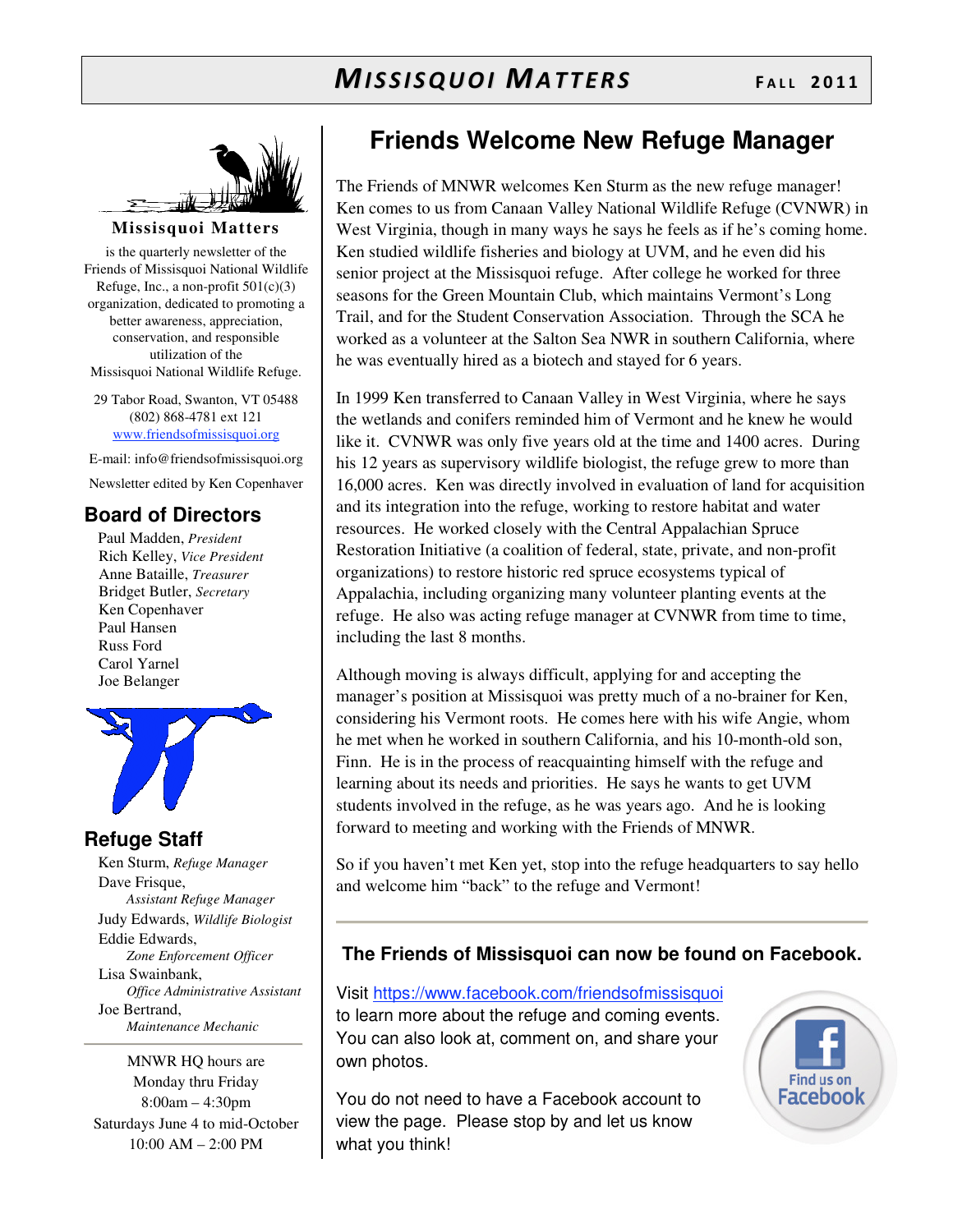### **Manager's Musings August 2011**

#### by Ken Sturm, Refuge Manager, Missisguoi NWR

Summer seems to be slipping away and I realize I have only been in place at Missisquoi as the new refuge manager for less than two months. As many of you probably know, I am taking up the reins from Mark Sweeny who retired in 2011 from this position at the refuge. Having been a career wildlife biologist up to this point, I find myself making a transition into the full-time role of refuge manager here at Missisquoi. This actually is nothing new to me as I've had the opportunity to serve as acting refuge manager over the course of many years at my previous field station at Canaan Valley NWR in West Virginia. For those of you whom I have met, I am sure I've expressed my enthusiasm for being in this role and at Missisquoi NWR. For those who I have yet to meet, please stop into the office any time to talk. I will be learning about this refuge and its people for many more months (and years!) and would be happy to get your impressions, ideas, and thoughts about the refuge and the area.

The refuge has had a tough year and I must admit it is strange to start under such unusual circumstances. Record high flooding affected everyone in the Champlain Basin this year, and the refuge was no exception. Over 90% of refuge land was under water during the peak water level. Most of our public use trails were either entirely flooded or at best flooded for significant portions of the trail. Boat landings were inaccessible and refuge buildings, roads, dikes and restrooms suffered damage. In all, the refuge has spent over \$32,000.00 out of this year's budget simply to get back to normal. This includes repairs to roads and dikes, cleaning buildings, and repairing boat launches. The work is not done and we expect many thousands more to be spent to complete the repair jobs.

Flood levels not only affected infrastructure but also wildlife habitat. Our black tern colony was displaced this year as their nesting habitat (isolated stands of emergent vegetation) was completely under water. Terns did successfully nest in alternate habitat on the refuge. Final pair numbers are being determined as I write this. Waterfowl nests were likely flooded, causing many to fail. Those that fledged had very little emergent vegetation to serve as protective brood cover. Wild rice, an important waterfowl food in the fall, was adversely affected. The full extent has yet to be seen as we move into the migration period when thousands of ducks will descend on Missisquoi to rest and feed before continuing their migration to the south. Without adequate rice production these birds may not find what they are looking for at the refuge this year to help them bulk up for the rest of migration. Time will tell as to the impact the flooding will have to our migratory waterfowl population.

On the positive side the refuge was honored to have a visit from the Secretary of the Interior, Ken Salazar and Senator Patrick Leahy in August. Their trip to the refuge was inspired by other programs occurring within the Champlain Basin, particularly the sea lamprey control program. Having the opportunity to host these two special guests at Missisquoi NWR after having only been on staff for such a short time was a great surprise and a great opportunity to communicate to them important information about the refuge and the Fish and Wildlife Service.

I look forward to a long and productive stay at Missisquoi. My son Finn had his 10 month birthday last week and I am happy to know he will qualify for in-state tuition at UVM (you can tell my bias)! I also look forward to meeting all of the Friends of Missisquoi and discussing ways that we can work together to support the purposes of the refuge and communicate the mission of the refuge system to all of our visitors.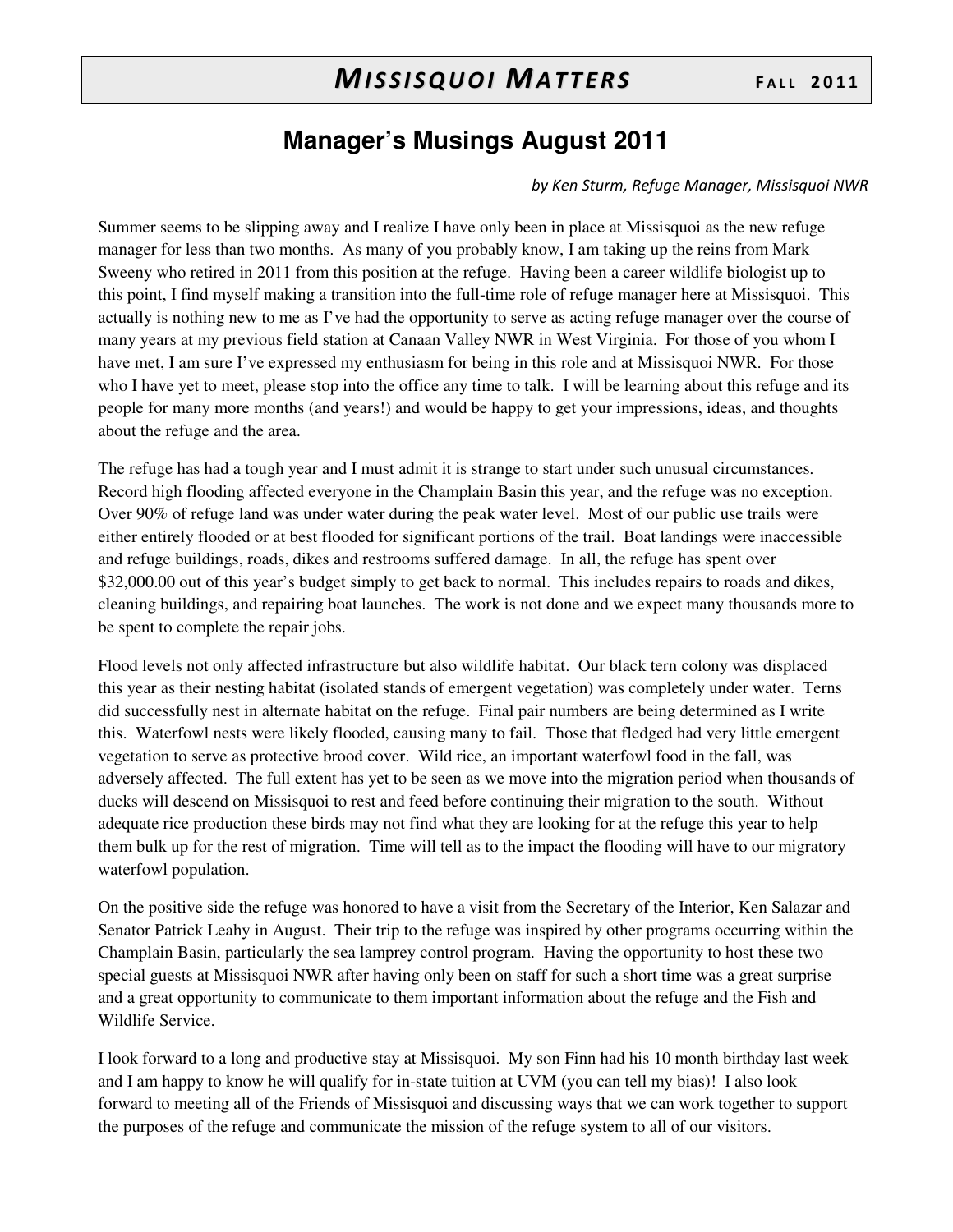## MISSISQUOI MATTERS FALL 2011

#### **Ken Salazar and Patrick Leahy Visit Refuge**



On August 15, 2011 Secretary of the Interior Ken Salazar and U.S. Senator Patrick Leahy visited Missisquoi National Wildlife Refuge. Salazar was on a tour of the northeast that also took him to Rhode Island, New Hampshire, and Maine. The tour highlighted the importance of conservation and outdoor recreation in creating jobs and building strong local economies across America. In Vermont he put the spotlight on the successful Lake Champlain Sea Lamprey control program.

Senator Leahy and Secretary Salazar are greeted by USFWS Chris Smith (right) at Missisquoi NWR. Credit: Ann Froschauer/USFWS

## **Kids Fishing Derby 2011**

by Dave Frisque, Assistant Refuge Manager, Missisquoi NWR

The 2011 Kids Fishing Derby was finally held on July 30, 2011. After a two-month delay due to elevated water levels throughout the Missisquoi River watershed, conditions finally improved enough to allow this popular annual event to take place. Thanks to the efforts of the refuge staff, the Vermont Youth Conservation Corps (VYCC), and a few volunteers, we were able to remove inches of sediment from roads, buildings, parking areas, and riverside access areas necessary to allow young people and their families to enjoy a morning of fishing.

Registration for the Derby numbered 120 young people between the ages of 2 and 15, and total attendance for the day reached 300 people. The fishing was quite good throughout the morning and participants caught a variety of fish species, including large and smallmouth bass, yellow and white perch, rock bass, catfish, and bullhead. A few of each species caught were placed in a large aquarium tank for all participants to observe and

learn to identify.

A number of volunteers provided engaging educational activities for the youngsters to attempt, including fly tying, fly casting, spin casting, fish identification, river ecology, and a back yard bass contest. These activities help young people develop interests and skills related to the outdoors and help them understand fisheries habitat needs and challenges to improve water quality in the communities where they live.

The refuge is thankful for the support provided by a variety of sponsors and contributors including the Friends of Missisquoi NWR, Ben and Jerry's, Mike and Donna Jutras (grilling), Bob's Meat Market, McKenzie Meats, and the long-time and consistent local support from North Country Bait and Tackle, Scampers, Cargill/Nutrena of Swanton, Hog Island Bait, Swanton House of Pizza, Hannaford's, R. L. Valle, and a number of other local businesses and individuals.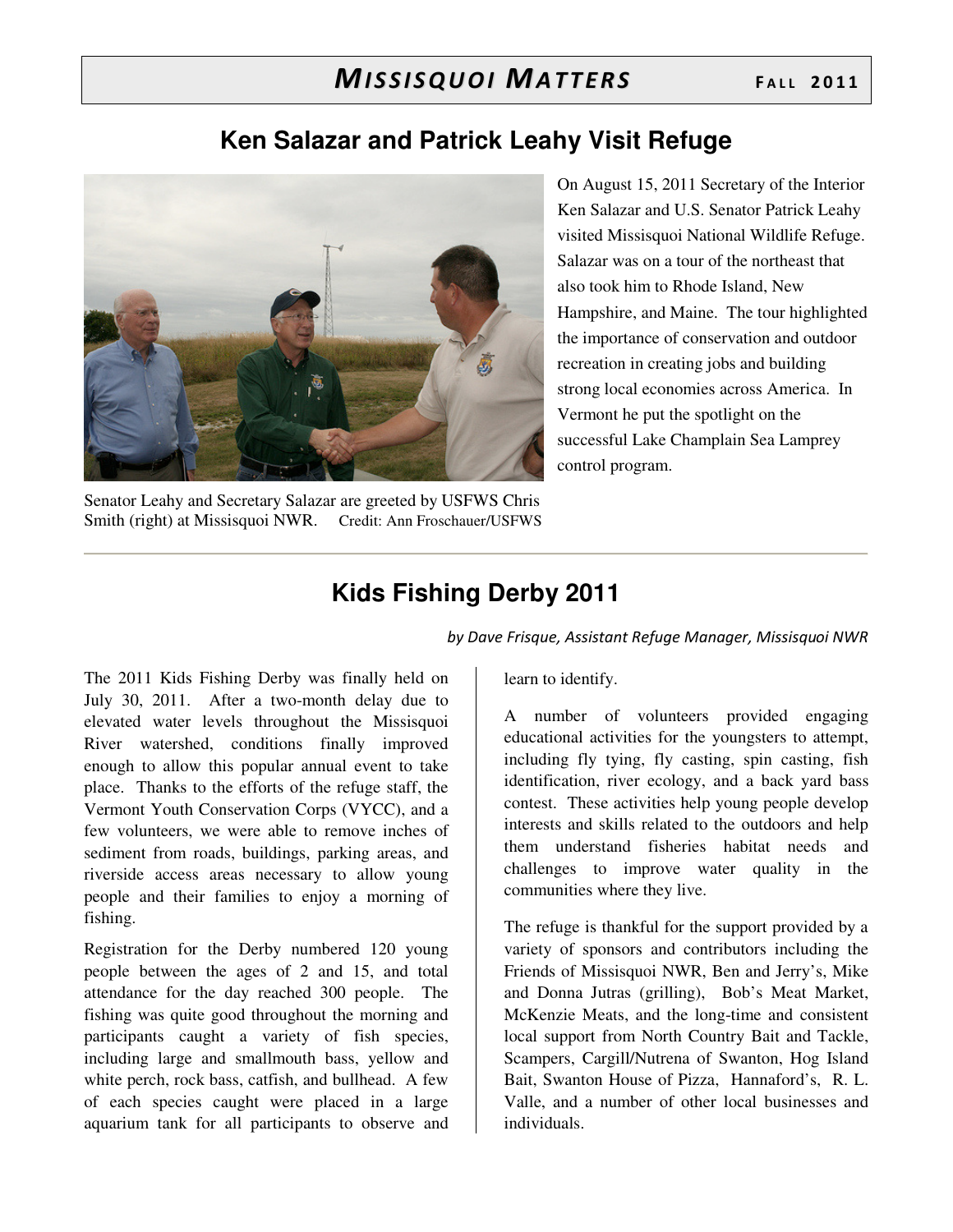## **MISSISQUOI MATTERS**



## **Fall Activities Schedule at Missisquoi National Wildlife Refuge**

29 Tabor Rd. Swanton, VT 05488

#### All programs and tours are free, but registration is required where noted.

#### **Open House**

#### (tentative) early October

Plans for a Fall Open House are currently in progress. A definite date has not yet been set, though the first or second Sunday afternoon of October is the current goal. A definite date and a list of activities should be available in a few weeks. More information will be posted as it becomes available on the Friends website events calendar and on the Friends Facebook page. Or call 802-868-4781 for more information. Registration may be required for some of the activities.

#### **Monthly Nature Walks**

Join Friends of Missisquoi NWR board member Joe Belanger for nature walks on various refuge trails, held the first Saturday of each month. All walks will be from 9:00 AM to 11:00 AM. Registration is not required. The schedule for the next three months is:

September 3: Jeep Trail. Meet at the Louie's Landing fishing access parking lot.

October 1: Stephen Young Marsh Trail. Meet at the parking lot on Tabor Rd, about a half mile past the refuge headquarters and across from Stephen Young Marsh.

November 5: Maquam/Black Creek Trail. Meet at the parking lot on the south side of Rte 78.

#### **Monthly Bird Monitoring Walks**

Friends board members Bridget Butler and Ken Copenhaver will lead bird monitoring walks on various refuge trails on the third Saturday of each month. The purpose of the walks is to gather long-term data on the presence of birds, their abundance, and changes in populations. Observations will be entered into the Vermont eBird database where data is stored by the Cornell Lab of Ornithology and the National Audubon Society. These walks are appropriate for all levels of birders and provide a wonderful opportunity to learn about birds throughout the seasons. All walks will be from 8:00 AM to 10:00 AM. Registration is not required. Locations are subject to change depending on trail conditions.

September 17: Stephen Young Marsh Trail. Meet at the parking lot on Tabor Rd, about a half mile past the refuge headquarters and across from Stephen Young Marsh.

October 15: Old Railroad Passage Trail. Same as for Stephen Young Marsh Trail.

November 19: Maguam/Black Creek Trail. Meet at the parking lot on the south side of Rte 78.

#### To check for any schedule changes, visit the

activities calendar on the Friends website at

www.friendsofmissisquoi.org and click on the "Events" link.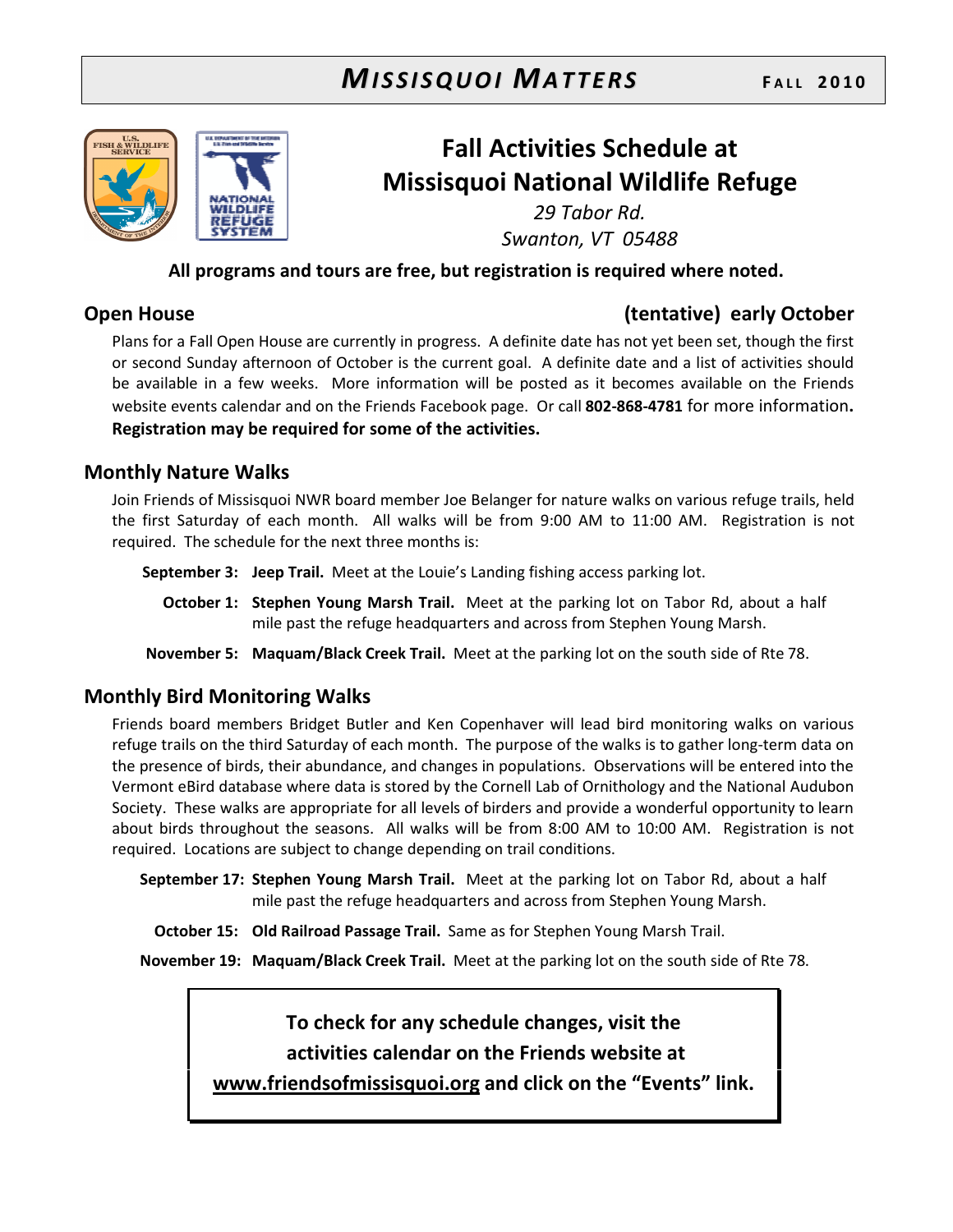#### **Debt Ceiling Bill & Unfinished Interior Funding Bill Leaves Refuges in Financial Peril**

#### Reprinted from the August 2011 edition of The Flyer, published by the National Wildlife Refuge Association (NWRA)

Budgetary threats to our already under-funded National Wildlife Refuge System have never been greater than they are now. In early August, the President signed into law a bill that raises our nation's debt ceiling and mandates more than \$2 trillion in funding cuts over the next 10 years; and the U.S. House of Representatives considered the funding bill for the Interior Department for the next fiscal year (FY12, beginning Oct 1), which contained severe cuts to the U.S. Fish and Wildlife Service, the National Wildlife Refuge System and most conservation programs:

**Debt Ceiling & Reduction Bill**: The first \$917 billion in spending cuts triggered in the debt-ceiling bill will be to discretionary programs, where all conservation programs fall, including the National Wildlife Refuge System. The second stage of reductions, more than \$1.2 trillion, will be to both discretionary programs (which must be appropriated every year and are at the discretion of Congress) and mandatory spending (which is not subject to annual appropriations, such as entitlement programs – Medicare, Medicaid and Social Security), and will be determined by a "super committee" of 12 lawmakers, six from the House and six from the Senate, with equal numbers of Republicans and Democrats. The Refuge System will need the help of NWRA, Friends, conservation partners, hunters, anglers, birdwatchers, wildlife photographers and other concerned individuals to ensure that members of the super committee understand the vital role refuges and all our public lands play in our nation's economy and our health.

**FY 2012 Interior Spending Bill:** When the House returns, they will likely not have enough time to complete work on the Interior bill and will instead look to bundle it together with several other spending bills and pass them as an omnibus; alternatively, they could pass a short, one or two month, continuing resolution or "CR" awaiting the outcome of the Super Committee. That means that the current House-proposed funding level for the Refuge System, \$455 million, will be the starting point when budget negotiations resume. Based on the House bill that was being debated before the August recess, we believe that the Refuge System is in great peril unless refuge supporters take action. The House proposal would:

- **CLOSE** entirely or significantly reduce programs at 128 National Wildlife Refuges
- **ELIMINATE** 275 Refuge Staff Positions
- **ELIMINATE** virtually any new land acquisitions or conservation easements under the Land and Water Conservation Fund
- **ELIMINATE** 40 law enforcement officers (at a time when the Refuge System has only 213 of the 845 officers needed to patrol its 150 million acres)

We will continue to closely follow the budget negotiations, and will keep you informed of opportunities to make your voice heard. Right now, you can help by attending "town meetings" in your state during August to advocate for refuge funding, and by using our Refuge Action Network can contact your U.S. Representative and your U.S. Senators to urge their support of the Refuge System. (go to www.refugeassociation.org)

#### **Fall Hunting Seasons on the Refuge**

On August  $18<sup>th</sup>$ , the Vermont Department of Fish and Wildlife announced the 2011 migratory bird hunting regulations. The complete syllabus and other details can be found at the Fish and Wildlife website, www.vtfishandwildlife.com.

A notable change this year is that Vermont Route 78 now separates the "Interior" zone from the "Lake Champlain" zone. Since Route 78 divides the Missisquoi Refuge, some regulations are now different between the "north" and "south" portions of the refuge.

A statewide Canada goose season runs from September  $6<sup>th</sup>$  to  $25<sup>th</sup>$ . Youth waterfowl hunting weekend is September 24<sup>th</sup> & 25<sup>th</sup>. The migratory waterfowl seasons begin on October 12<sup>th</sup>.

For specific hunting regulations and permits for waterfowl hunting on the refuge, please contact the Refuge office at 868-4781.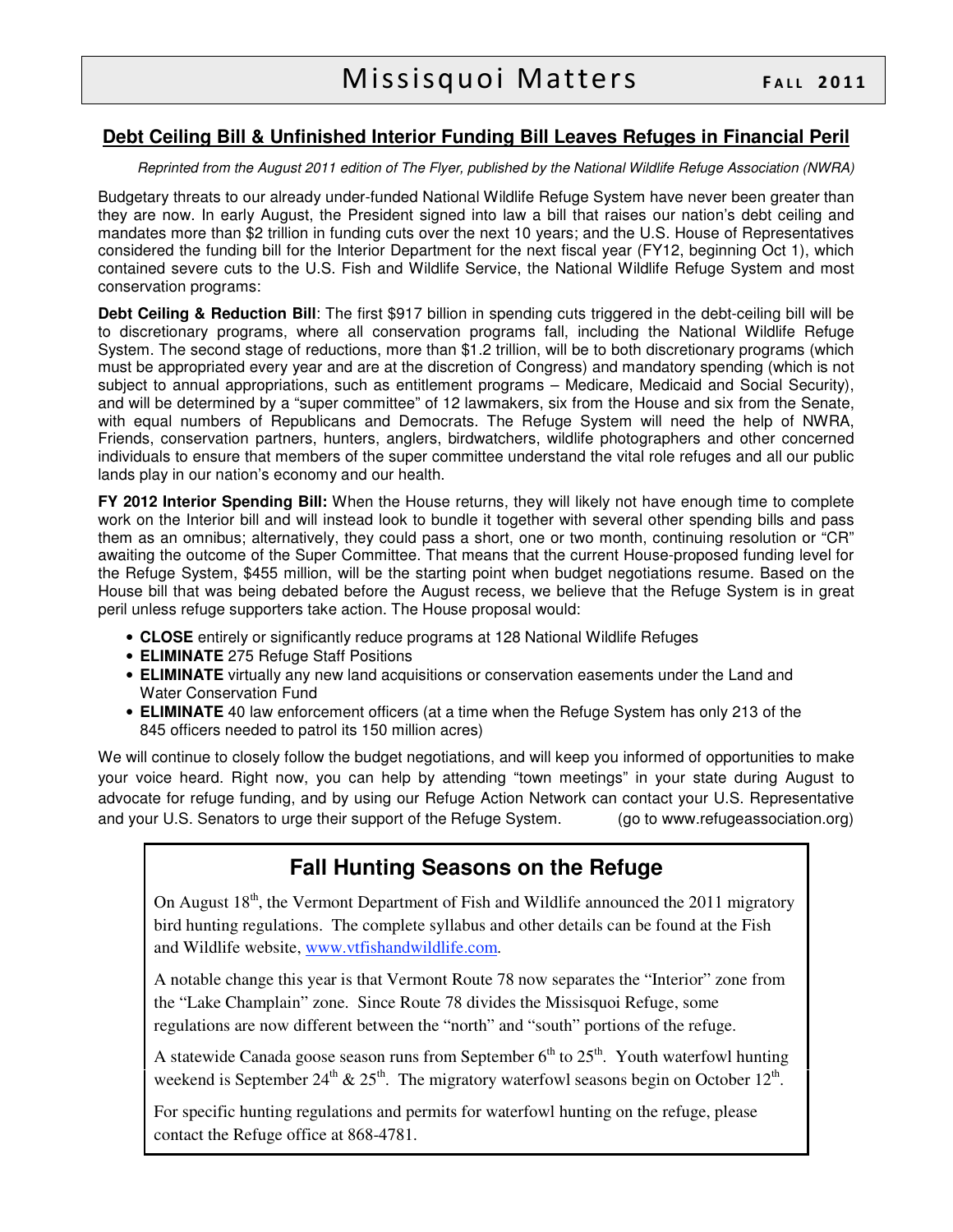## Missisquoi Matters FALL 2011

#### **Friends Bimonthly Board Meeting**

The next board meeting will be held at MNWR refuge Headquarters. Members are welcome and encouraged to attend. Come and find out what the board is planning and give us your thoughts and ideas for how the Friends can be a more effective organization.

| <b>FRIENDS OF MISSISQUOI</b>                                                                                                                                                                         |
|------------------------------------------------------------------------------------------------------------------------------------------------------------------------------------------------------|
| <b>NATIONAL WILDLIFE REFUGE</b>                                                                                                                                                                      |
| 29 Tabor Road                                                                                                                                                                                        |
| Swanton, Vermont 05488                                                                                                                                                                               |
| 802-868-4781<br>www.friendsofmissisquoi.org                                                                                                                                                          |
| Bimonthly Board Meeting: Tuesday, Sept. 13, 2011 at 6:30 pm<br><b>AGENDA</b>                                                                                                                         |
| 1. Minutes of Board Meeting of July 12, 2011                                                                                                                                                         |
| 2. Treasurer's Report- Anne                                                                                                                                                                          |
| 3. Refuge Manager's Report                                                                                                                                                                           |
| 4. Committee Reports                                                                                                                                                                                 |
| - Newsletter: Ken                                                                                                                                                                                    |
| - Membership: Joe                                                                                                                                                                                    |
| - Store Sales: Anne                                                                                                                                                                                  |
| 5. Ad hoc Committee Reports:<br>- Website: Bridget                                                                                                                                                   |
| - Monthly Bird Walks: Ken and Bridget                                                                                                                                                                |
| - Monthly Nature Walks: Joe                                                                                                                                                                          |
| - Artists in the Missisquoi Refuge: Anne                                                                                                                                                             |
| - Wildlife Camera: Russ                                                                                                                                                                              |
| - Facebook update: Rich                                                                                                                                                                              |
| 6. Ditch Pickle Classic- follow-up report                                                                                                                                                            |
| 7. Opportunities in the Friends/Refuge relationship                                                                                                                                                  |
| 8. Open House for Fall? To replace the cancelled Open House of May 21, 2011                                                                                                                          |
| 9. Keeping track of volunteer hours                                                                                                                                                                  |
| 10. Friends Calendar:                                                                                                                                                                                |
| - Refuge events coming up<br>11. Next meeting: November 8, 2011                                                                                                                                      |
| 12. Adjournment                                                                                                                                                                                      |
|                                                                                                                                                                                                      |
| <b>Store Order Form</b>                                                                                                                                                                              |
| To order by phone, call 802-868-4781. To order by mail, fill out this order form and send to:<br>The Friends' Store MNWR, 29 Tabor Rd, Swanton, VT 05488<br>Please add \$5.00 shipping and handling. |
| Name                                                                                                                                                                                                 |
| Address<br>the contract of the contract of the contract of the contract of                                                                                                                           |
| Email<br>Phone                                                                                                                                                                                       |
| Please send me: ___ Understanding Bats (\$3.99)                                                                                                                                                      |
| Stokes Beginner's Guide to Bats (\$9.99)                                                                                                                                                             |
| Owls Aren't Wise and Bats Aren't Blind (\$16.00)                                                                                                                                                     |
| Payment: Enclose check or money order, or fill in Credit Card information.                                                                                                                           |
| Type of card: ___ MasterCard ____ Visa                                                                                                                                                               |
|                                                                                                                                                                                                      |
|                                                                                                                                                                                                      |
|                                                                                                                                                                                                      |